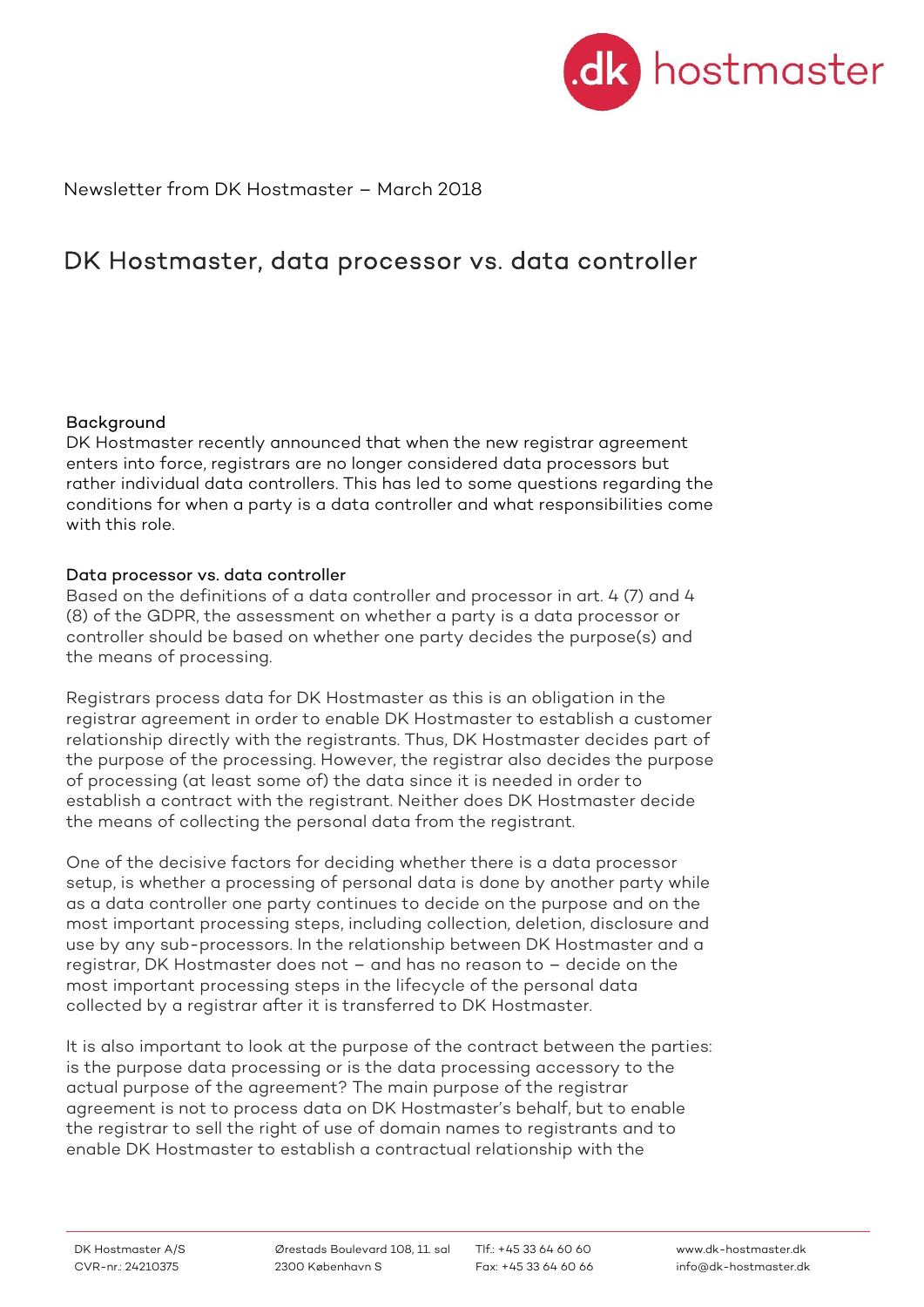registrants. Thus, the relationship between DK Hostmaster and a registrar is that of individual data controllers seen from a GDPR perspective.

## What are the obligations of a data controller?

At a registrar meeting held by DK Hostmaster on 26 February 2018, the new registrar agreement draft was discussed and some registrars requested more information on the consequences of being an individual data controller.

A data controller is the primary responsible party for the overall handling of the personal data in question. The data controller is responsible for reporting to the data protection agencies in case of data breaches etc. The data controller is also directly responsible for making sure that the data subject (the registrant) can exercise his or her rights under the GDPR (right of access, right to be forgotten etc.).



## Who is responsible for what and when?

In essence, this just means that all registrars have a responsibility to handle all personal data collected due to the registrar contract as they handle other personal data that is processed for the registrar's own purposes. Sometimes, this data will be the same but for some registrars, not all data requested by DK Hostmaster is necessary for registrars to process in other areas of their business.

A registrar's responsibility as an individual data controller begins when the registrar collects the personal data on a registrant as requested in the registrar agreement. When a registrar transfers this data to DK Hostmaster, DK Hostmaster also becomes a data controller for that data.

This means that both the registrar and DK Hostmaster are considered data controllers for the same data set. This also means that each party is responsible to the registrant for their own data set. However, the registrar is not responsible for DK Hostmasters processing of the data in question – only